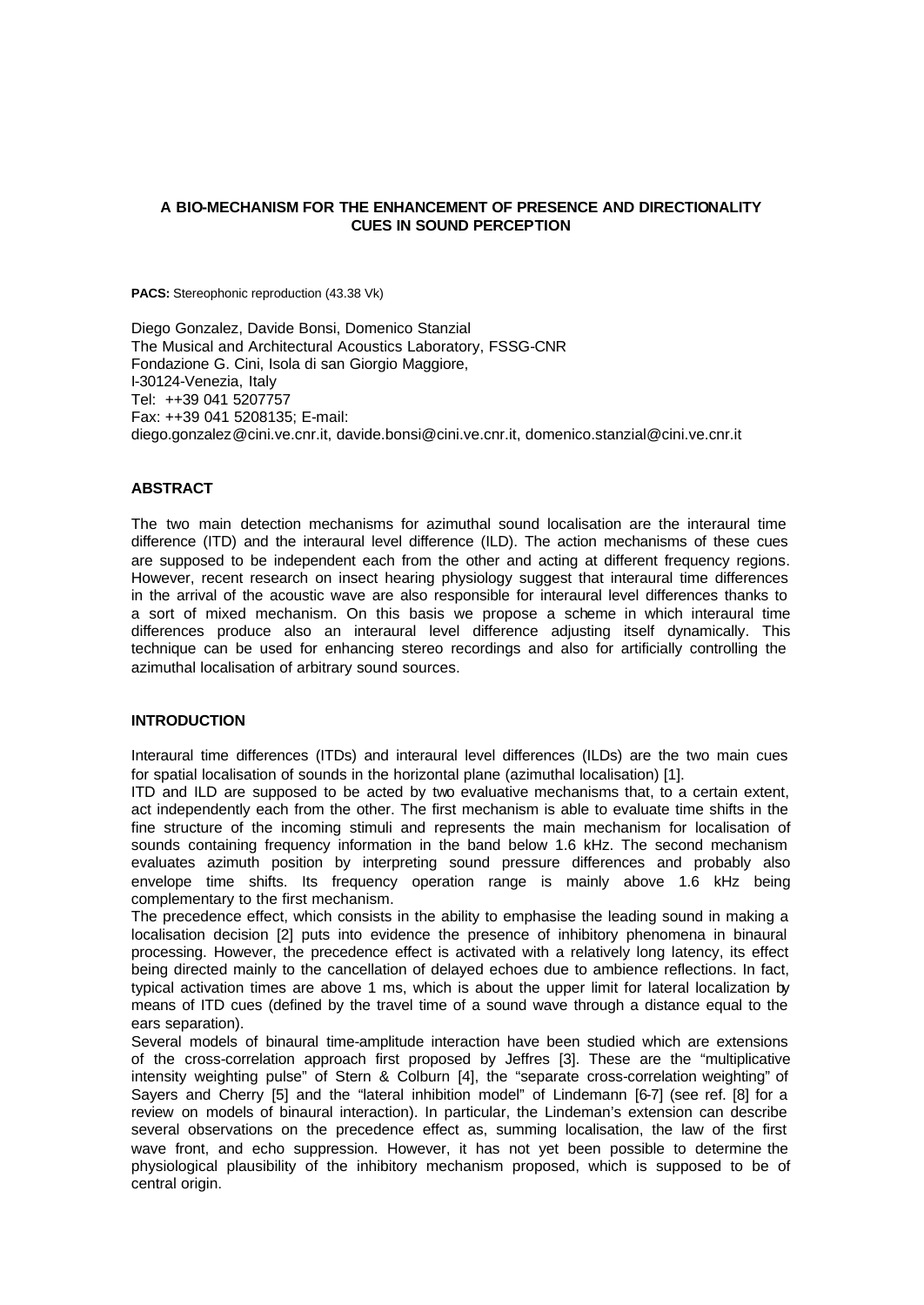On the other hand, recent studies on insect hearing physiology have suggested the existence of peripheral inhibitory mechanisms with very short activation times if compared with those of the precedence effect [9]. In this time scale, interaction between ITDs and ILDs has been pointed out. In fact, the experiments of Miles et al. [10] have shown that in the ears of the parasitic fly *Ormia ochracea*, ITDs can be enhanced allowing the detection of time intervals of the order of a few microseconds which cannot be detected with usual neural circuitry. Moreover, arrival time differences of transients are converted in level differences. This last effect can be viewed as a proportional precedence effect for times when localisation mechanisms are still active.

A similar periphery inhibitory mechanism is at least theoretically possible in mammals by electromotive activation of controlateral outer hear cells through efferent nervous pathways. On this basis, we propose an audio enhancement scheme which converts ITDs between envelopes on ILDs which adjust itself dynamically.

### **THE MODEL**

Fig.1 reports a block diagram of the processing scheme implemented in Symulink®. Two envelope detectors monitor left and right channels. Let us suppose that a transient arrives first to the right channel, thus, the right envelope detector exits a positive value. This positive value enters a first order dynamical subsystem whose output reaches asymptotically the input value following an exponential law

$$
x_{out}(t) = [F_0 - x_{in}(t_0)] \cdot e^{-kt}
$$

where  $F_0$  is the initial value at the input of the subsystem and K its time constant which depends on the feedback gain (block Gain 1 in Fig. 1-b).



Fig. 1 a,b – a) Block diagram of the envelope ITD to ILD converter implemented by means of Symulink blocks; b) block diagram of the first order dynamical subsystem.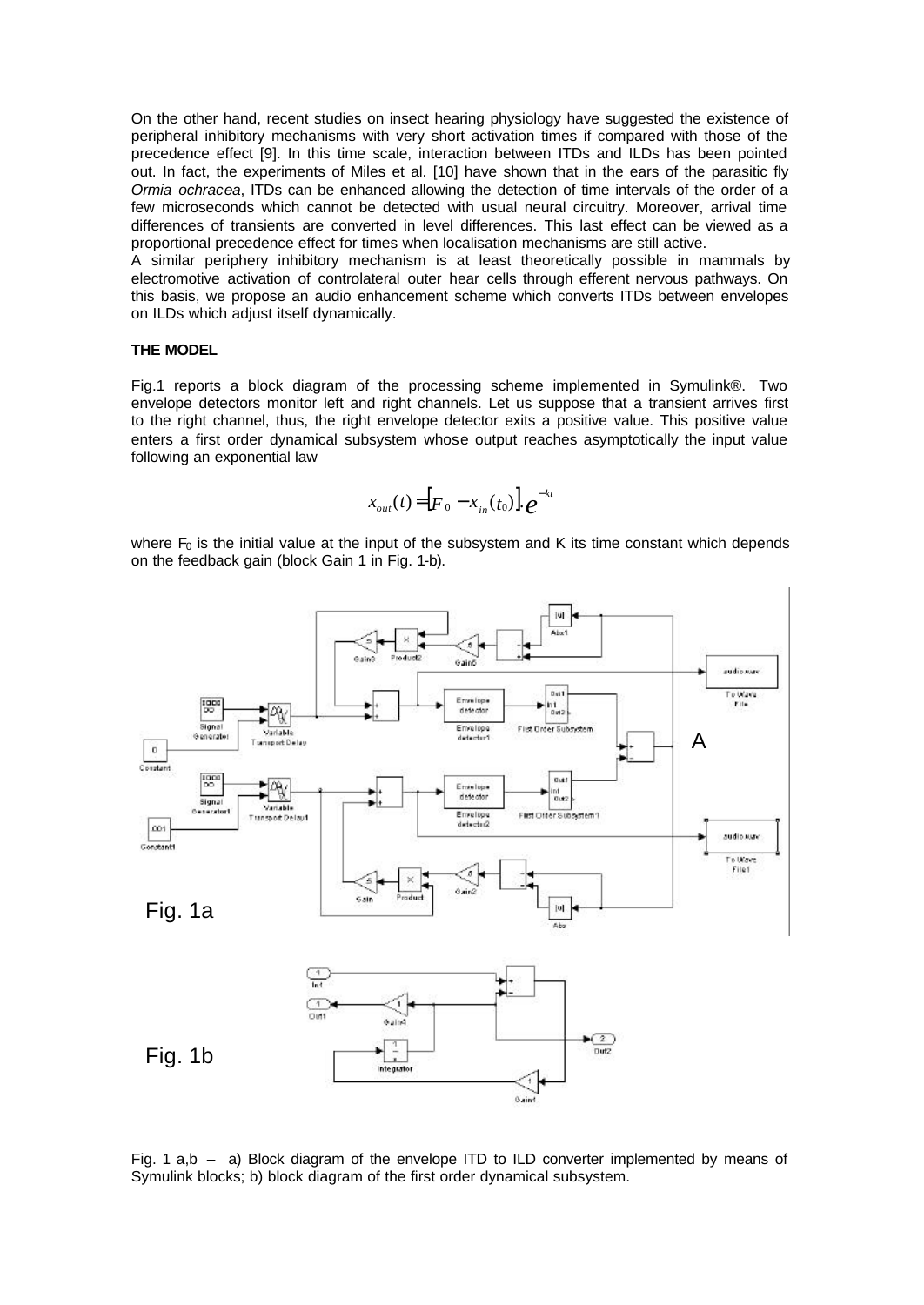The same processing is applied to the left channel. Consequently, the output of the left dynamical subsystem remains zero until the arrival of the signal to the left channel. At this moment, a positive value exits the difference block (point A in Fig. 1-a). The arithmetical net converts this value, which depends on the time delay between channel signals, in a zero for the right channel and minus the value of the difference for the left channel. This difference is then multiplied by the corresponding input, scaled with an adjustable gain, and added to the same input. In this way, for the conditions before described at the arrival of the transient at the left channel, the right channel output remains equal to the input and the left channel is attenuated by an initial factor depending of the delay between channel signals. After this time, if the signal at the left channel has an amplitude equal to that of the right channel, a positive value exits the left dynamical subsystem and the difference at the point A (Fig. 1-a) starts to decrease. Consequently, also the attenuation of the left channel starts to decrease reaching asymptotically a zero value.



Fig. 2  $a,b - a$ ) From top to bottom, input and output of the right first order dynamical subsystem, input and output of the second subsystem and difference at point A (see block diagram, Fig. 1a); b) processing of a sinusoid of 2 kHz with 0.5, 1 and 1.5 ms of delay between channels.

The insertion gain (see Symulink® block gain for the left channel in Fig. 2a) control the initial value of the attenuation and also the recovering time constant  $K_{\text{eff}}$  because of the in-the-loop placement of envelope detectors. In Fig. 2a we can see the time evolution of all the control signals (input-output of the subsystems and their difference for a stereo signal consisting of a 2.000 Hz. sinusoid at the right channel and a delayed version of it at the left one. In Fig. 2b we can see also the effect of the processing for three different values of the delay: .5, 1 and 1.5 ms (this stimulus is also simulated in the block diagram of Fig.1-a). The rise time constant is 1 ms (determined by  $k=1000$  in both subsystems) and the insertion gain is fixed at  $.5$ . For these parameter values and a delay of 1 ms the initial attenuation is about 3 dB. The value of the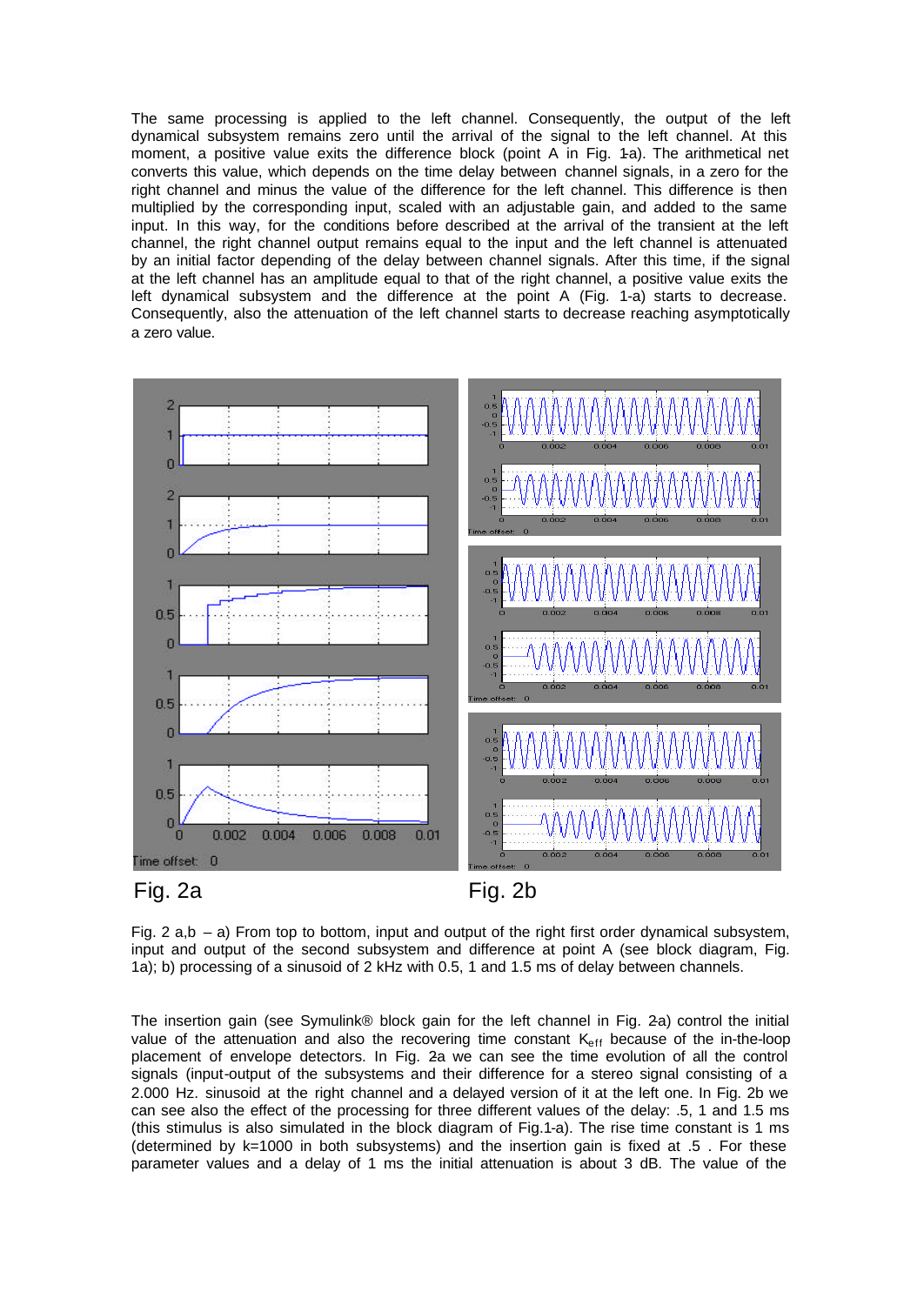insertion gain must be less than unity in order to ensure the stability of the loop. In Fig. 3 a, the effect of an increment of the insertion gain to a value of 0.9, is shown.



Fig. 3 – Evolution of control signals and result of the processing for an insertion gain of 0.9 and a delay between channels of 1 ms.

### **Stereo Enhancement**

Stereo recording techniques are mainly of two types, those utilising coincident or near coincident microphonic arrays (which rely mainly on ILD information due to directionality properties of the array) and those using spaced-microphone arrays (which record mainly ITD information) [11]. For the last technique there is a strong tradition of using spaced omnidirectional microphones. The acoustical images so generated do not elicit the high definition localisation of those produced by a coincident pair of microphones due mainly to the absence of ILD cues. A method for enhancing the stereo effect in this kind of recording consists in placing the microphones at greater distances than those characterising the human ear separation. The typical separation between microphones is 0.6 meters, greater distances producing the effect of "hole in the middle". This enhancement technique can be explained using the diagrams of Franssen [12] where (see Fig. 4) the position of the phantom source can be roughly determined by the combined effect of ITD and ILD cues.

In Fig. 5 we see the result of processing a stereo recording of a clarinet played in an anechoic chamber obtained with two B&K omnidirectional microphones characterised by a flat frequency response and spaced 0.67 meters. For this distance we can implement an ILD enhancement reaching a maximal attenuation level of 6 dB with impulsive transients.

The application of the ITD to ILD conversion proposed for stereo recordings can enhance the localisation process giving a more realistic feeling. This is due mainly to the generation of ILDs in the high frequency range and thus to the recreation of the head shadow effect which is present in a normal hearing localisation task (also in a live musical performance). Moreover, the exponential recovering of the original level can enhance the perceived quality of the sound without noticeable degradation of the localisation performance. In fact, once the azimuth of the sound source has been localised at the beginning of the transient, the binaural "sluggishness" ensures its perceptual continuity when new information is added to the controlateral channel;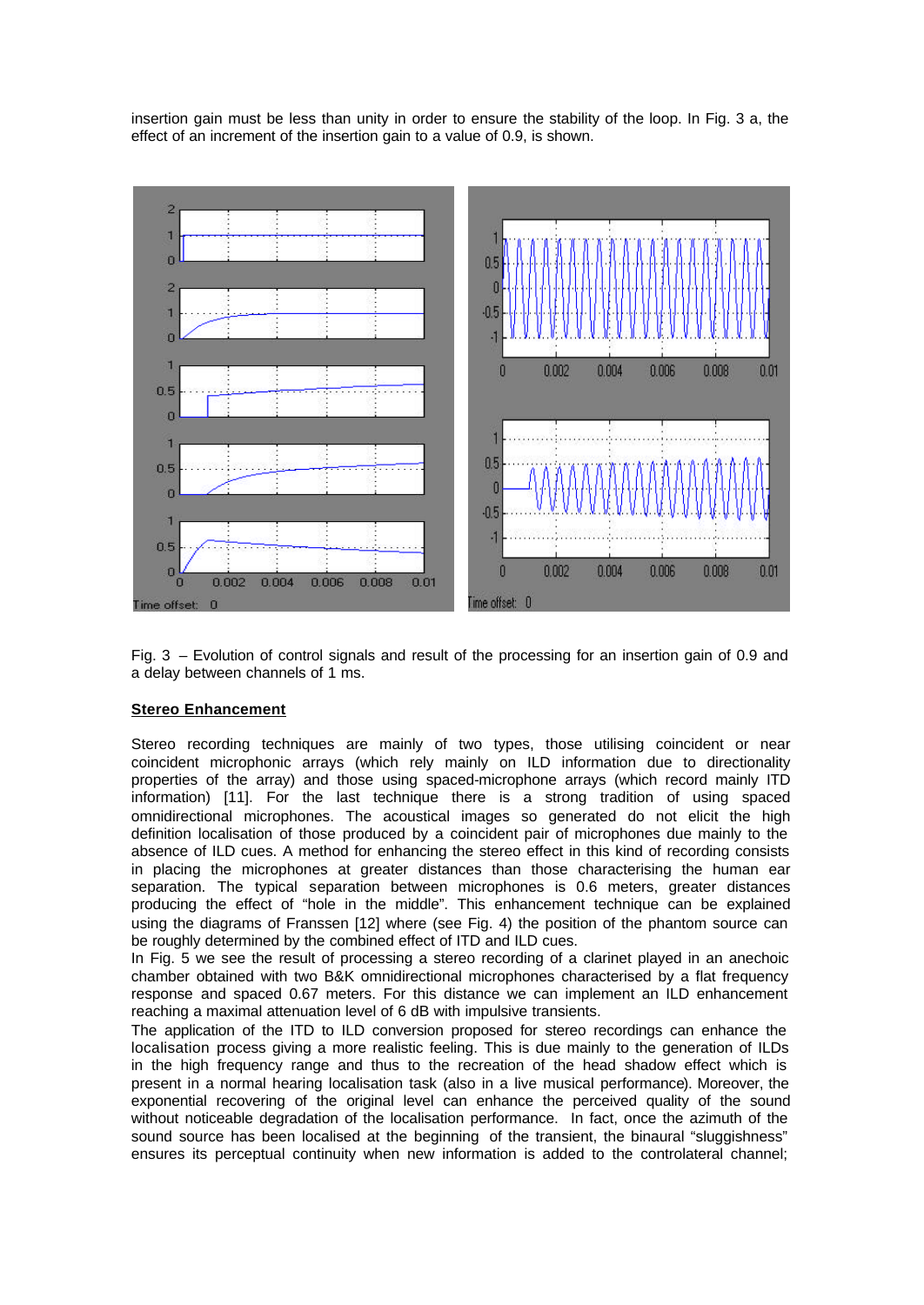this added information, however, can contribute positively to the overall quality of the perceived sound.



Fig. 4 – Frasser's diagram showing the tradeoffs between amplitude and delay times for localisation on the stereo soundstage. Extreme curves represent perception completely on one side (left or right ) and the central one represents centred auditory events. The vertical A-B line represents the typical excursus of auditory events as recorded by a coincident microphone array. The horizontal GD line instead, represents approximately such of the spaced-pair with omnidirectional microphones (there is in fact a level difference with omnidirectional microphones due to the distance to the different distances to the sound source). The E-F line represents one of the simulations performed with a separation of 67 cm (around 2 ms of ITD) and an introduced maximal attenuation of around 3dB (modified from ref. [11]).

This wealth of information on both channels is perhaps the clue for the preference of stereo recordings with spaced arrays of omnidirectional microphones expressed by many musicians and sound engineers. In this sense, in order to take profit of the enhancement, the best recording configuration seems to be the one with near coincident omnidirectional microphones with a spatial separation close to the normal human inter-ear distance. In this way, natural ITD cues are created, and the two microphones record nearly identical amplitude signals with the same frequency content. The extra ILDs necessary for enhancing the localisation range (see the Frasser's diagram of Fig. 4) can be artificially introduced by the described processor.

### **CONCLUSIONS**

We have proposed a method for the enhancement of stereo signals, which convert envelope ITD cues in self-adjusting ILD changes, which follow transient attacks. The method, as showed, can be utilised for enhancing stereo signals recorded with omnidirectional spaced-microphones. The method can be modified in different ways, for example, including appropriate filters in the negative feedback path, so limiting the band of frequencies for which the enhancement is produced. A tracking comb filter may consent the enhancement of a single musical instrument (which, for example, needs a localisation enhancement due to wrong recording).

Moreover, the processing can be acted separately at several frequency bands (for example by means of a cochlear filter bank able to separate the input signal in critical bands), which can be ultimately added to obtain the processed signal. Another different kind of application may be the enhancement of spatial cues for hearing impaired subjects. The original strategy of the *Ormia ochracea* fly consents, in addition to the ILD enhancement, an ITD enhancement. In this way, the fly can localise sounds produced by the cricket host in the frequency range around 5 kHz which produce ITDs on the order of about only 1 microsecond. The mechanical model proposed in reference [10] consists of a pair of coupled differential equations of the second order. Our scheme is equivalent to a pair of switched unidirectional coupled first order differential equations (exponential solutions) and may be very interesting to explore the consequences for human perception of a processing based on a similar scheme but with a model of the second order (in this case stability problems can be significant due to the possibility of self-excited oscillations